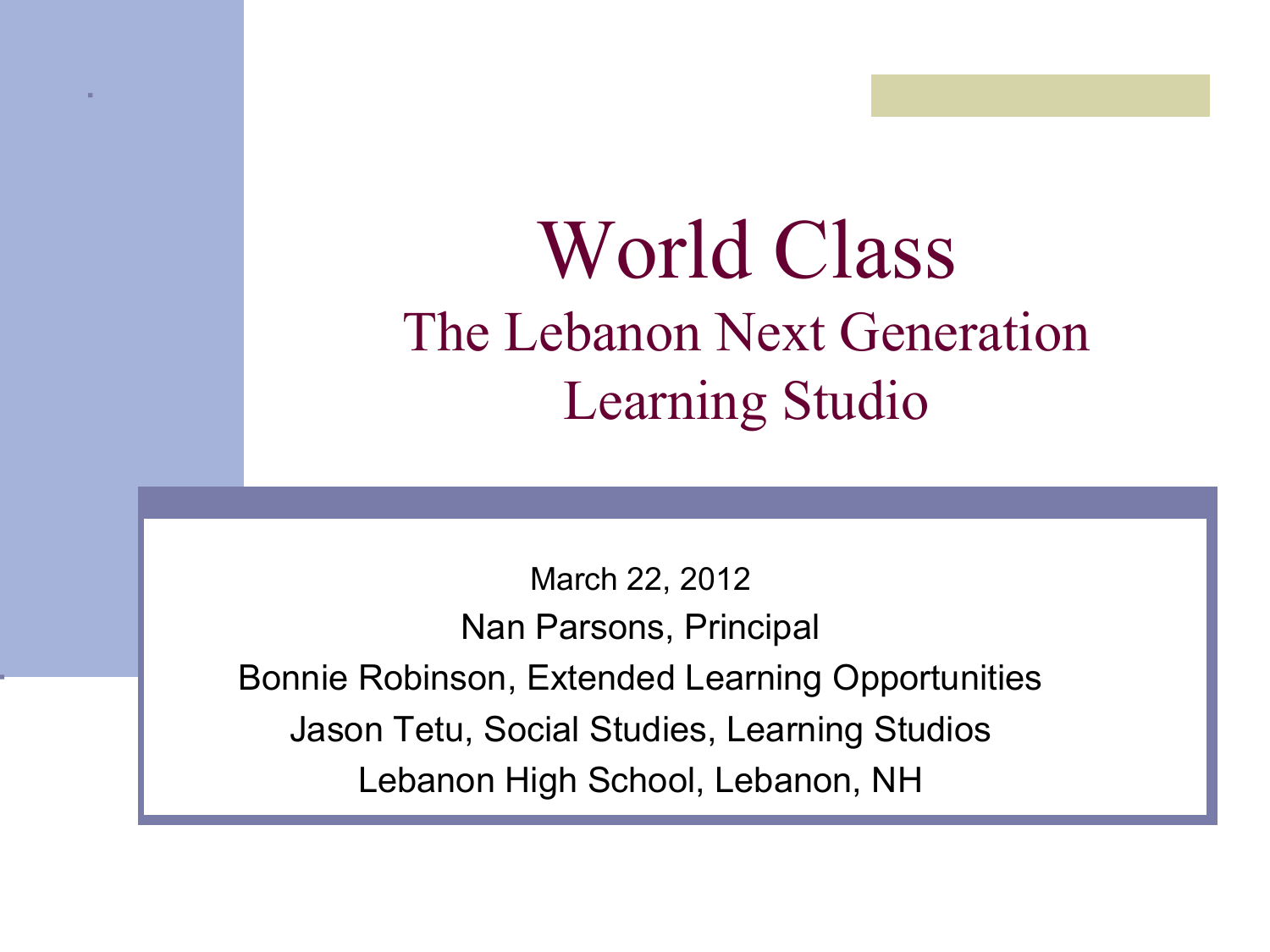As you are entering…

٩.

Please take the gallery walk and let us know what you think our schools will look like in 2020.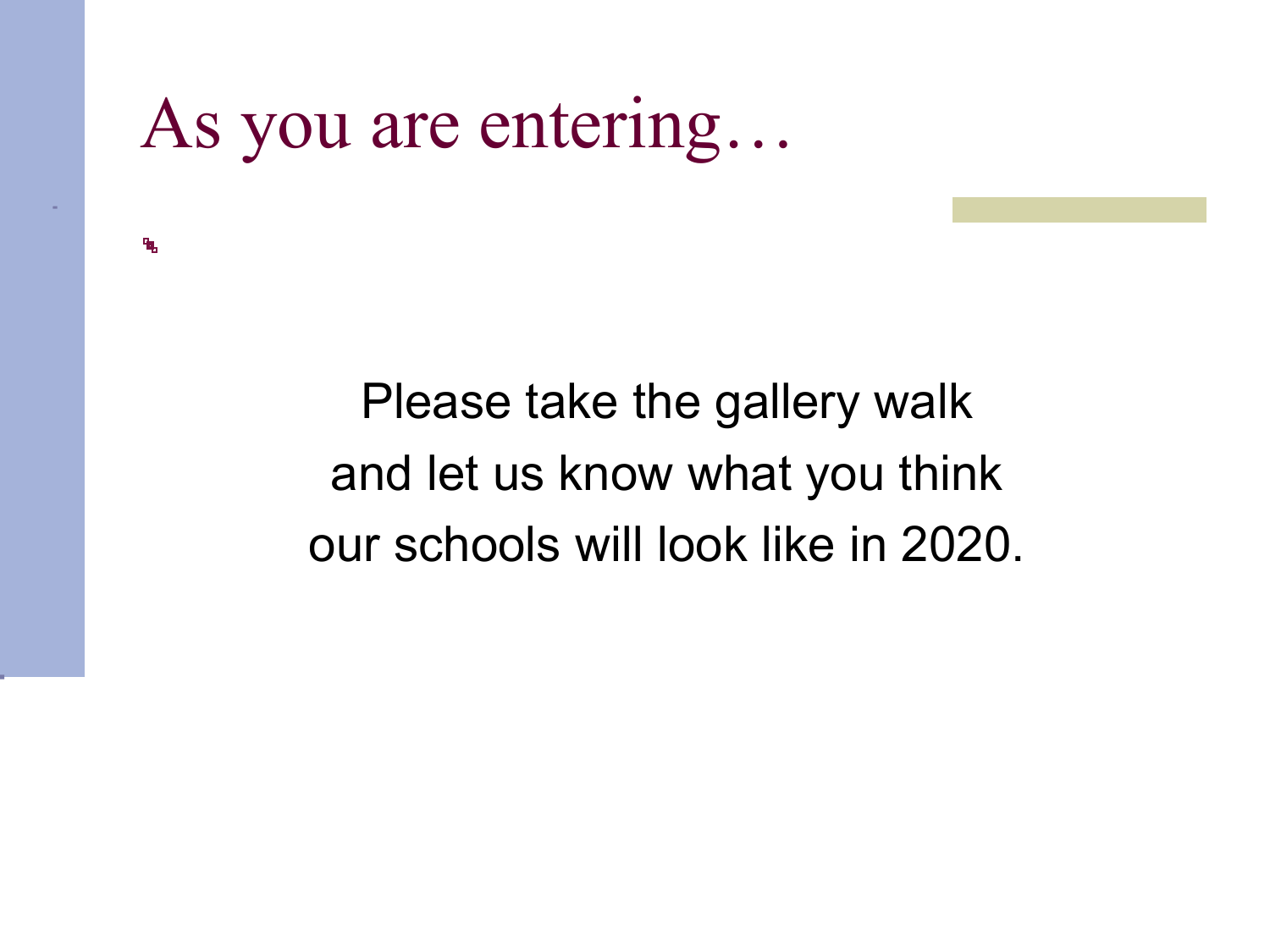# Today's Agenda

- **Rebuilding Raider Nation**
- **n** Shared Leadership
- **n** Student Voice
- **Establishing Next Generation Goals**
- Creating new pathways
- **Extended Learning Opportunities**
- **Learning Studios**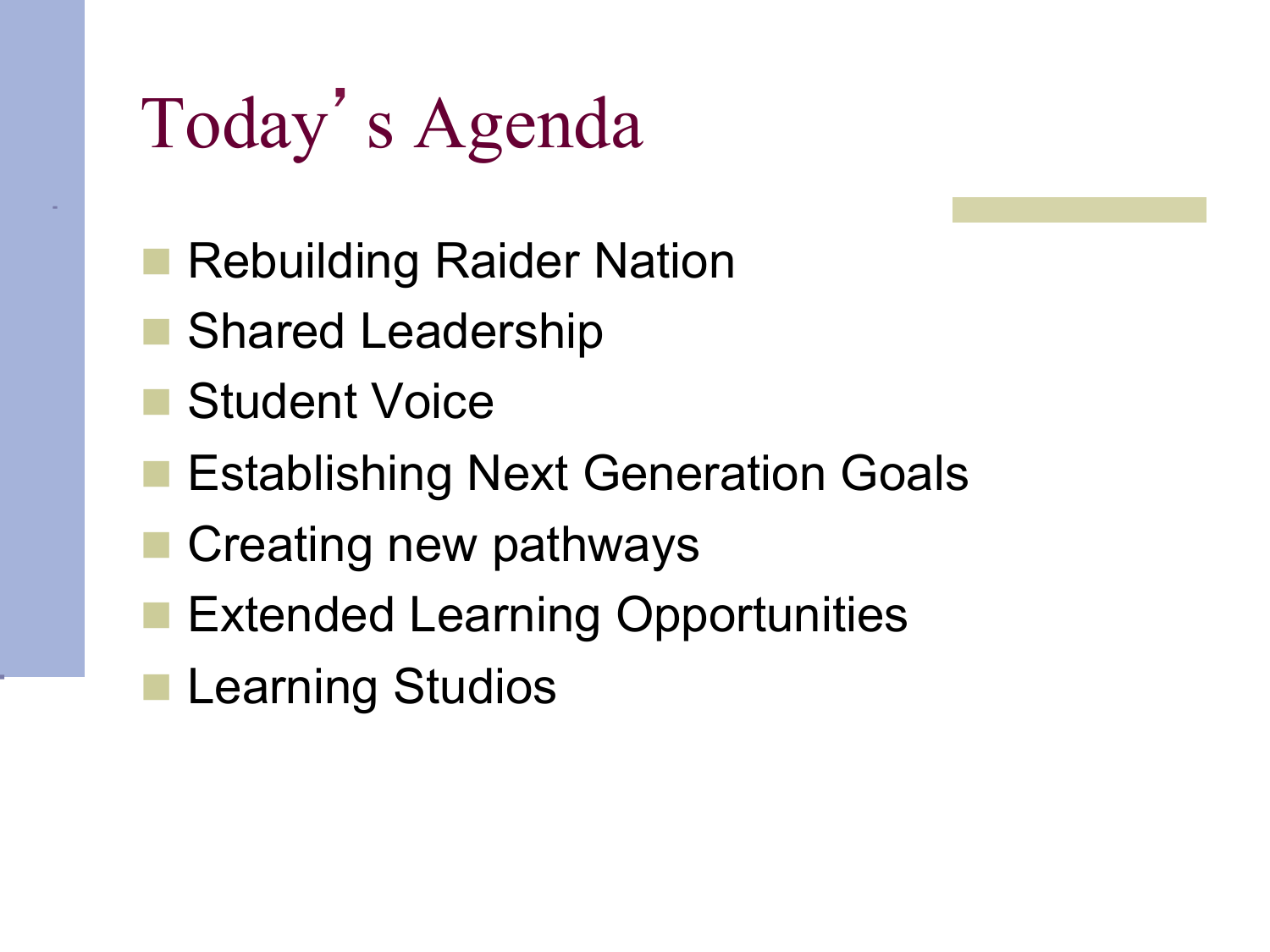### Rebuilding Raider Nation

- **Schedule**
- **Facility**
- **Technology**
- **Instruction**
- **Assessment**
- **Curriculum**
- **Faculty**
- **NEA**
- **Tracking**



…..and in 2020?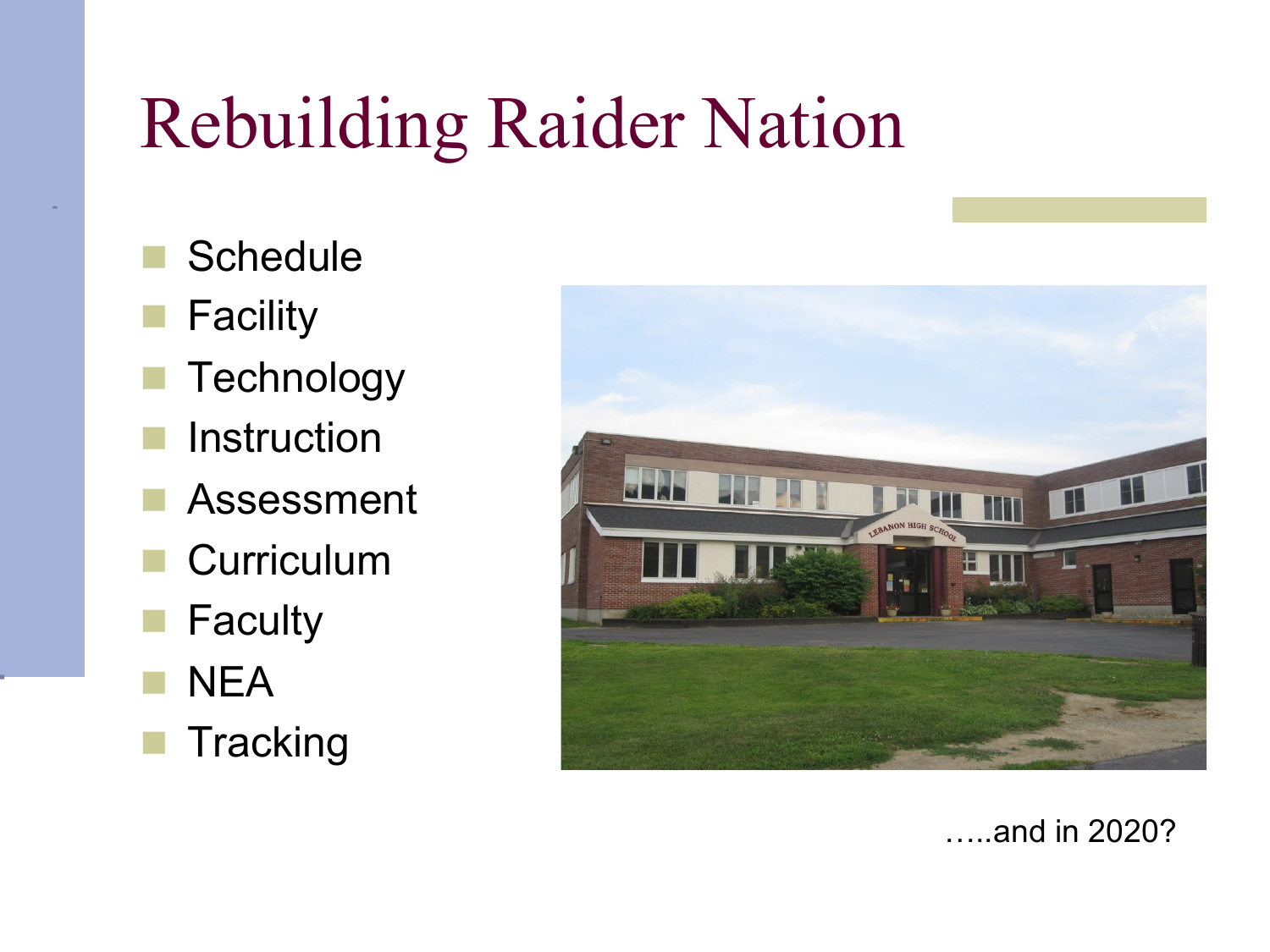#### Shared Leadership

"Change will not come if we wait for some other person, or if we wait for some other time. We are the ones we've been waiting for. We are the change that we seek."

― Barack Obama

Everything we need is within our reach: the students, the faculty, the parents, and our community.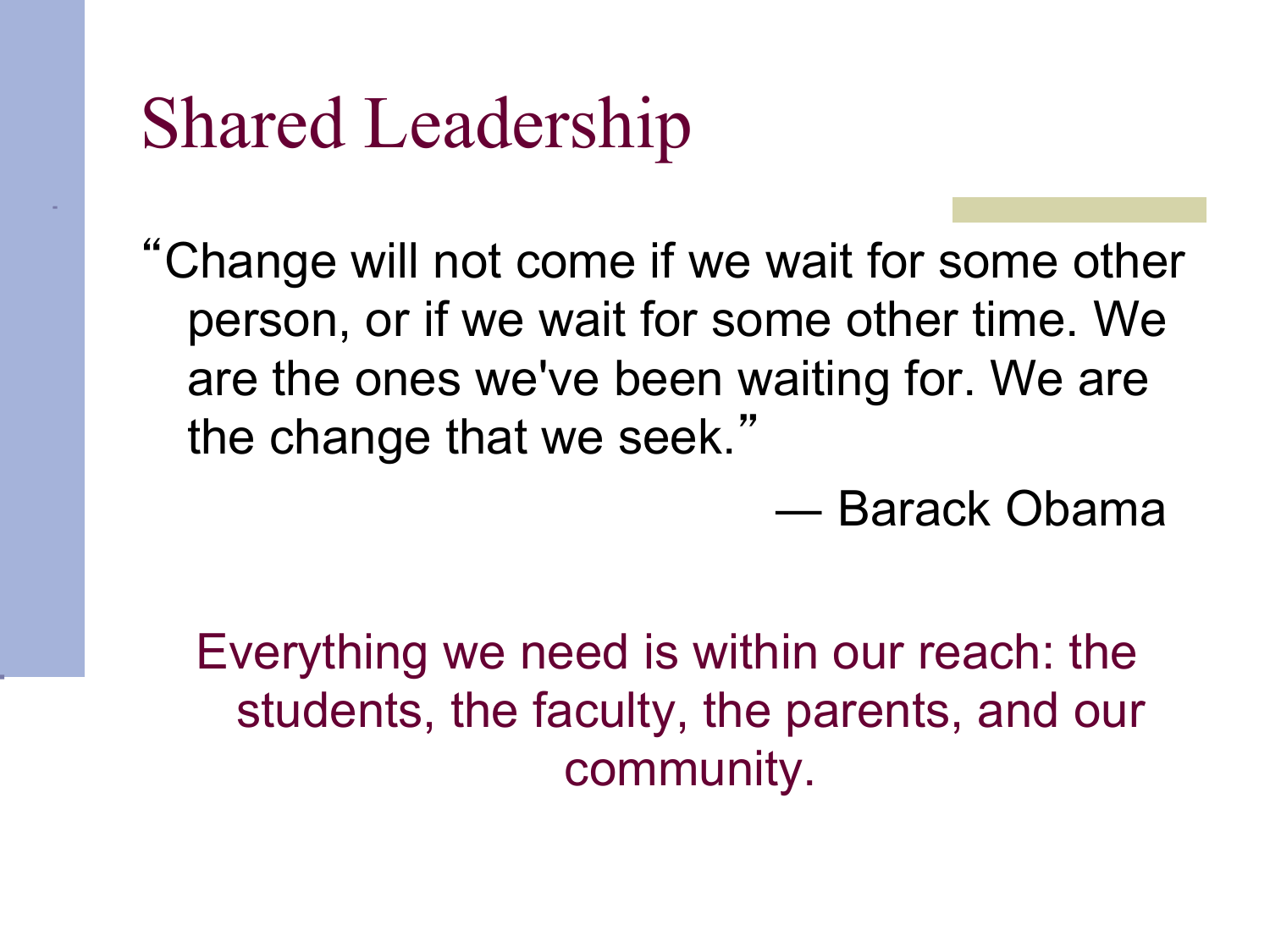### Redesigning Education

٩.

Artisan **Teaching**  $\ddot{\phantom{1}}$ 

q.

#### **Remodel:**

**Collaborative**  $\blacktriangleleft$ 

Learning

Culture **Transform:** 

q.

Personalized  $\blacktriangleleft$ Learning, **Multiple** Pathways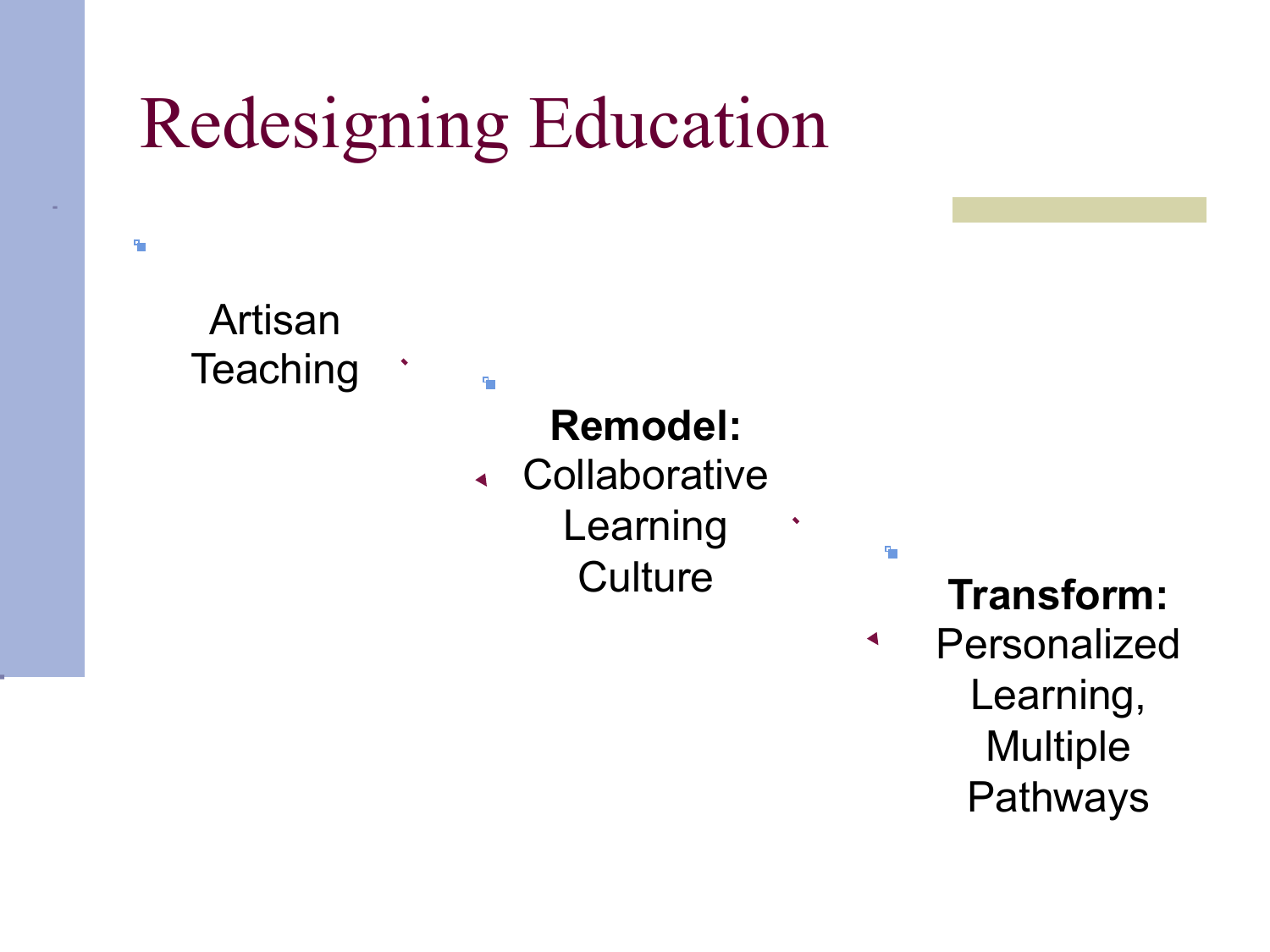#### Student Voice

- Serve on every committee, including hiring committees
- Two student councils- activities & policies
- Changing our culture with initiatives such as Students for a Sustainable Future (SSF)
- Create and evaluate policies and practices creating pride and ownership
- Attend Senior Swap with the Principal- pizza and conversation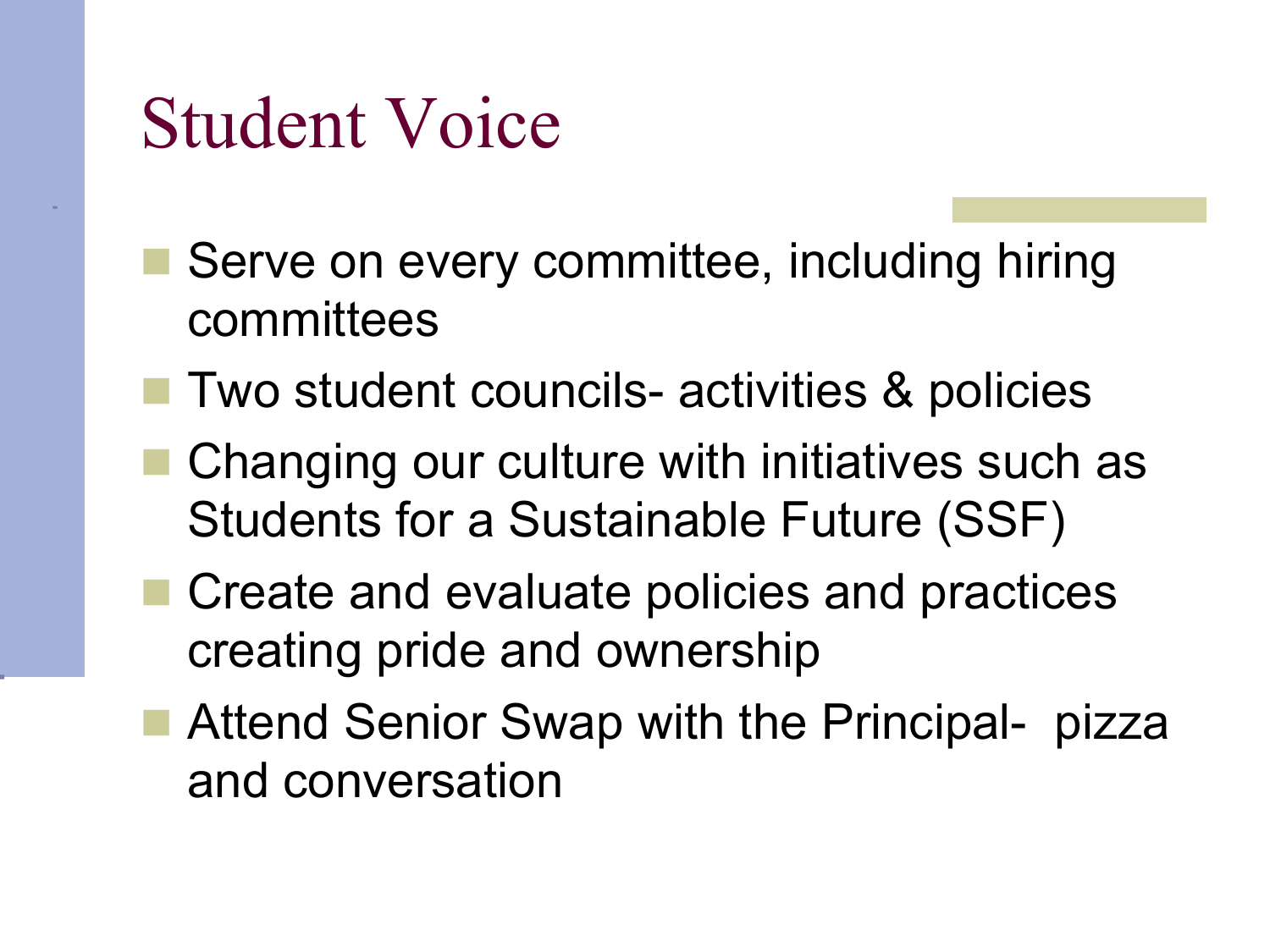#### Assessment

- **Competencies**
- **n** Performance-Based
- Grading system minimum 80% summative assessment, maximum 20% formative
- **Reassessment**
- Mid-terms & finals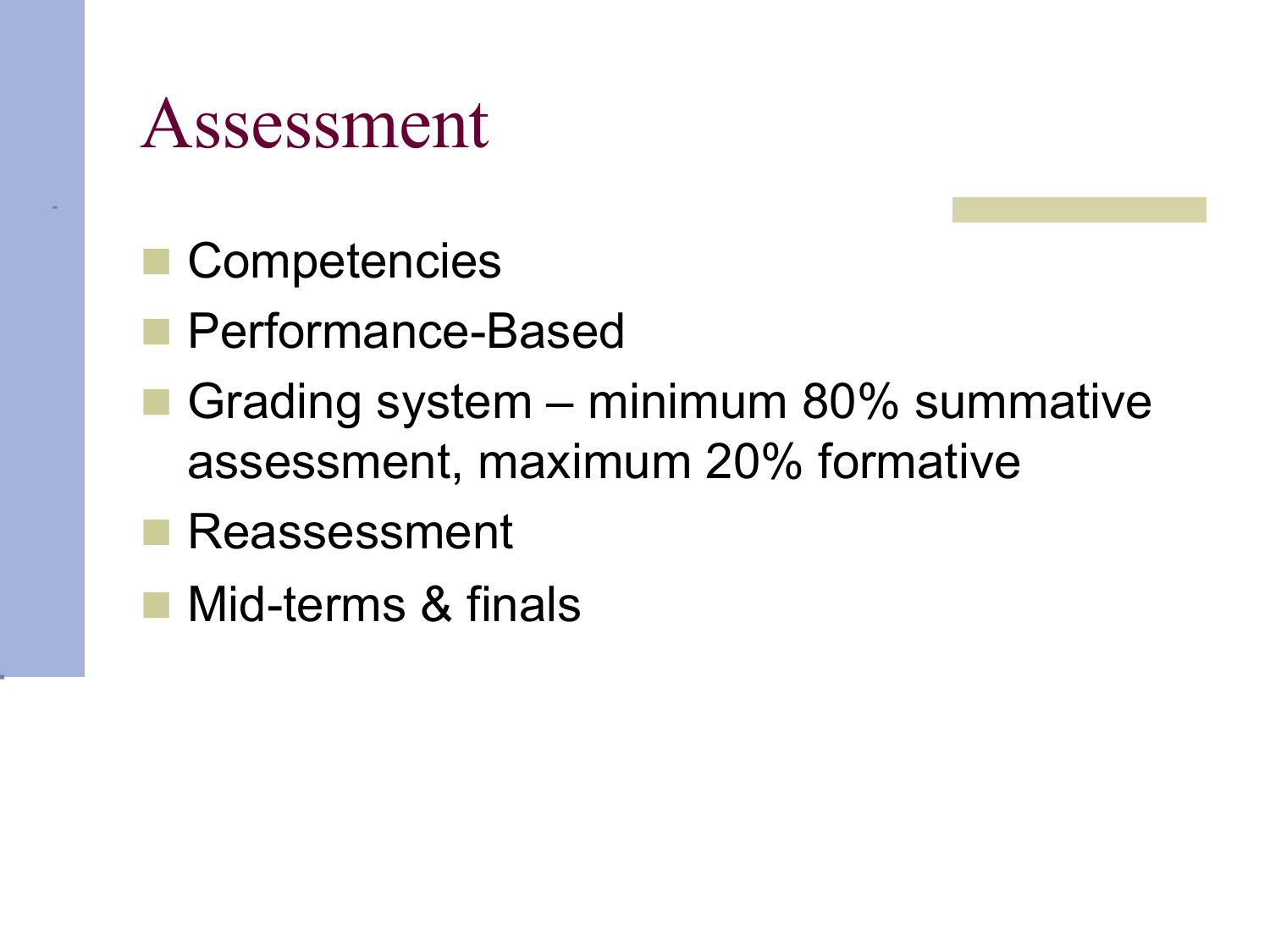### LHS Goals & Commitments

- A culture of learning and high expectations
- Standards-based curriculum & competencies
- Authentic, performance-based tasks
- n Feedback, Self-Assessment, Reassessment → Learning
- Depth inquiry, problem solving, critical thinking
- Driven by Data Focused on Results
- Interventions and support as needed
- Technology integration
- n Professional Learning Community- a reflective culture
- Research and professional development Faculty as life-long learners

*A collective, unwavering commitment to meet individual student*'*s needs.*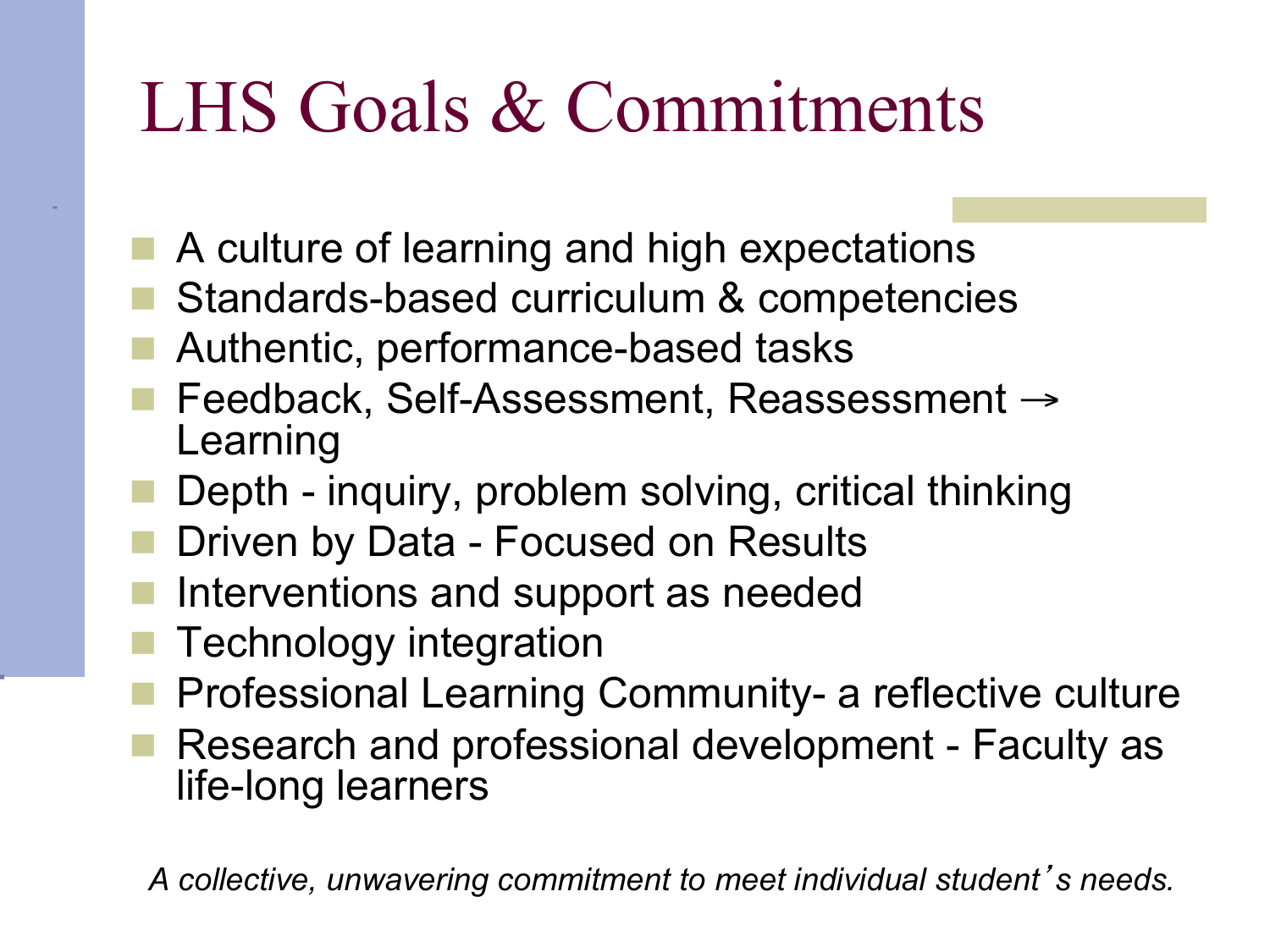# Extended Learning Opportunities

- A new, full-time position in 2011-2012
- Creating a system
	- School Board policies
	- Clear practices
	- Competencies
	- **n** Involving teachers
	- **n** Involving community partners
- **n Promotion, Recruitment, Responsiveness,** Communication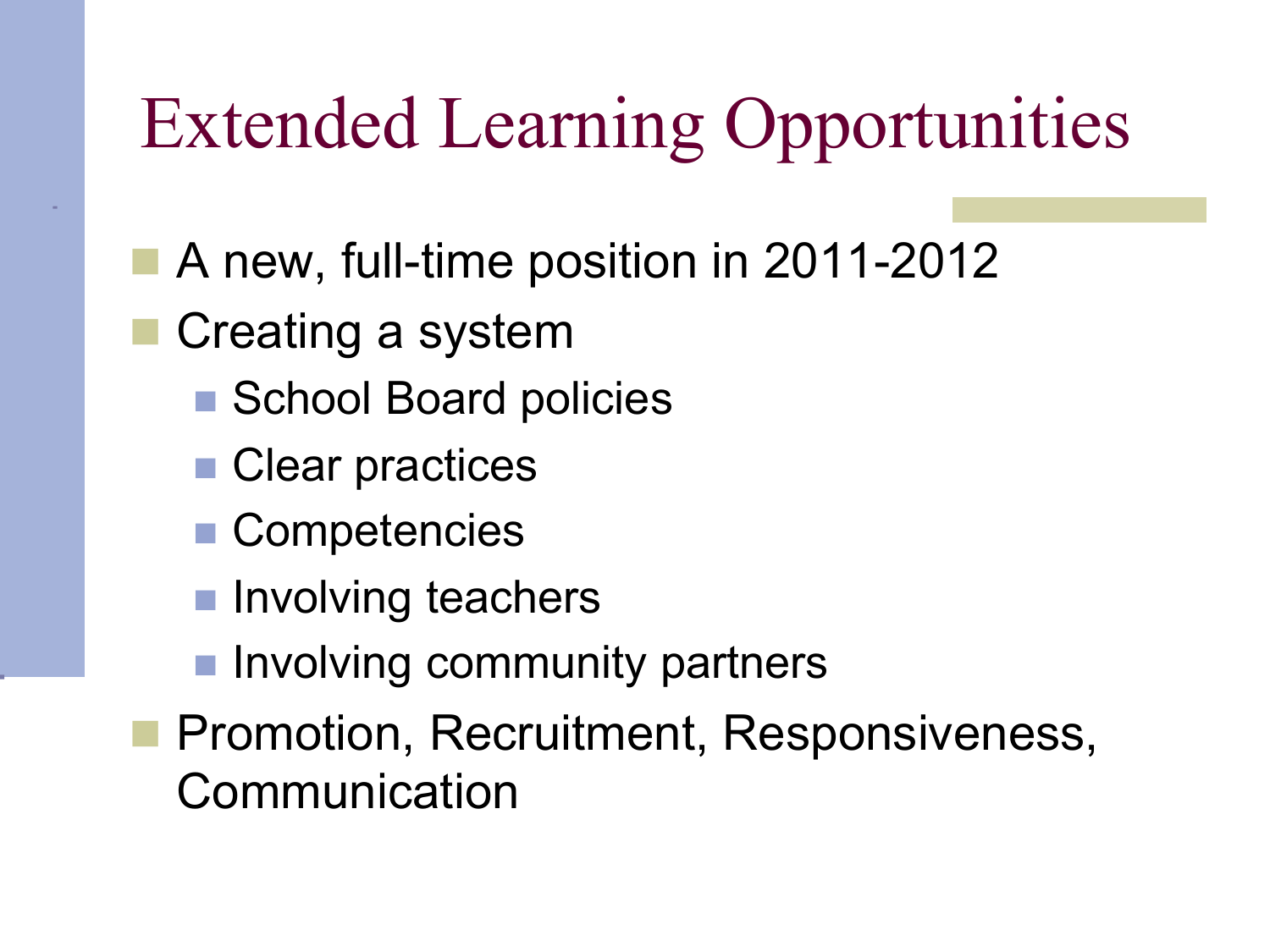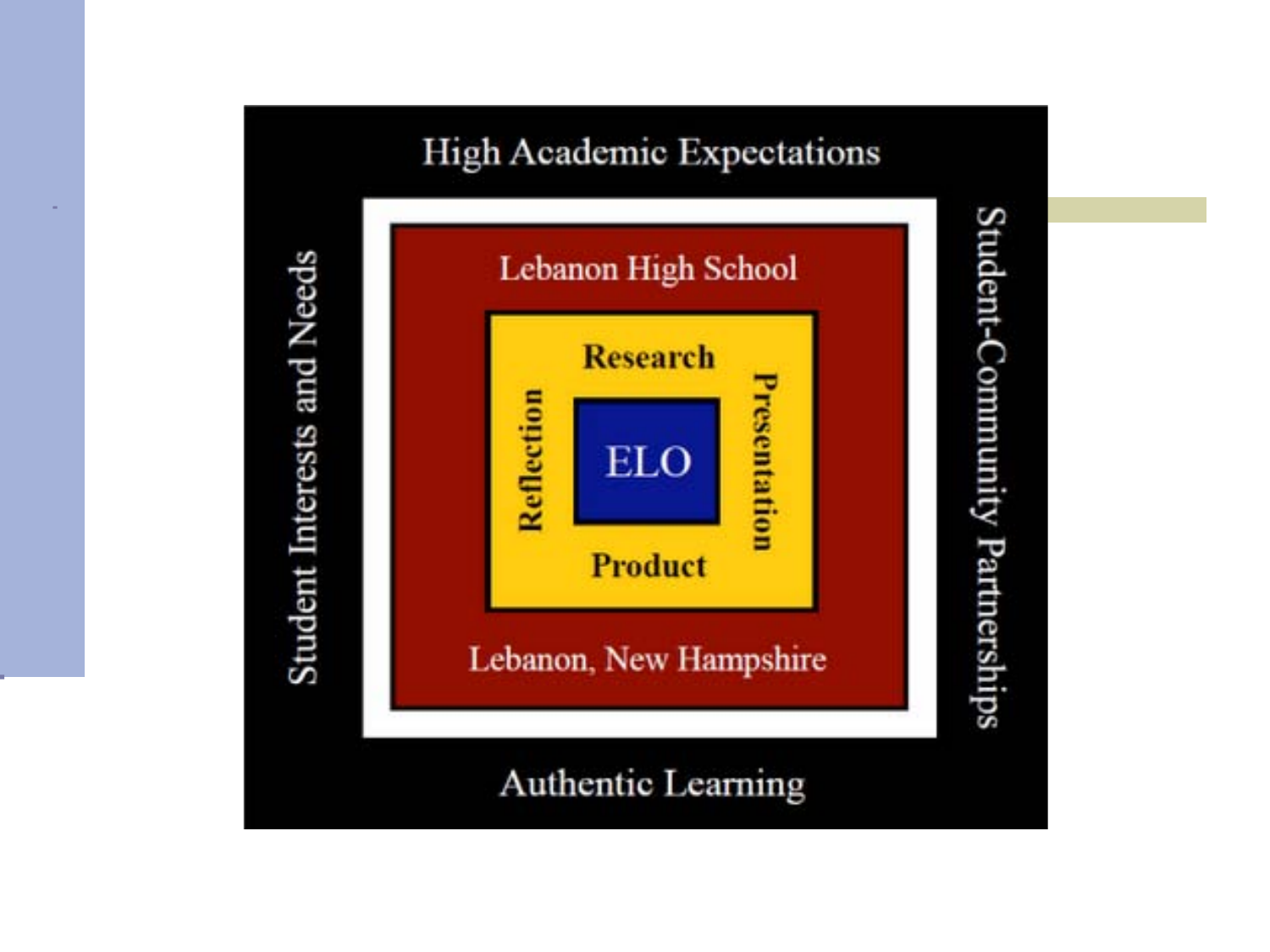#### ELOs

independent study, private instruction, internships, apprenticeships, performing groups, online learning, community service



Latin, Spanish, French, Mandarin, Japanese, Hebrew, Russian, Medical Terminology, Malian Culture, Psychology, Sociology, Economics, Entrepreneurship, World History, American Government, American History, Macroeconomics, American Studies, Global Studies, AP History, Calculus, College Composition, Geometry, Topics I, Topics III, Pre-Calculus, Algebra I, Algebra II, Digital Photography, AP Computer Science, Web Design, Freshman Foundations Technology, Computing for College, Digital Imaging, Digital Arts, Computer Applications, Java and Python, Nutrition, Chemistry, Integrated Science Honors II, Biology, Physics, Physical Science, AP Environmental Science, Forensic Science, Applied Engineering, Video Production, Parenting, Fashion, Visual Art, Music, Painting, Photography, Theatre, Dance, Vocal Performance, English, Journalism, Public Speaking, College Composition, Women's Literature, Physical Education, Teen Roles, Personal Fitness, Community Service, Destination ImagiNation, Karate, Marketing, Carpentry and Building Construction, SAT

of Education



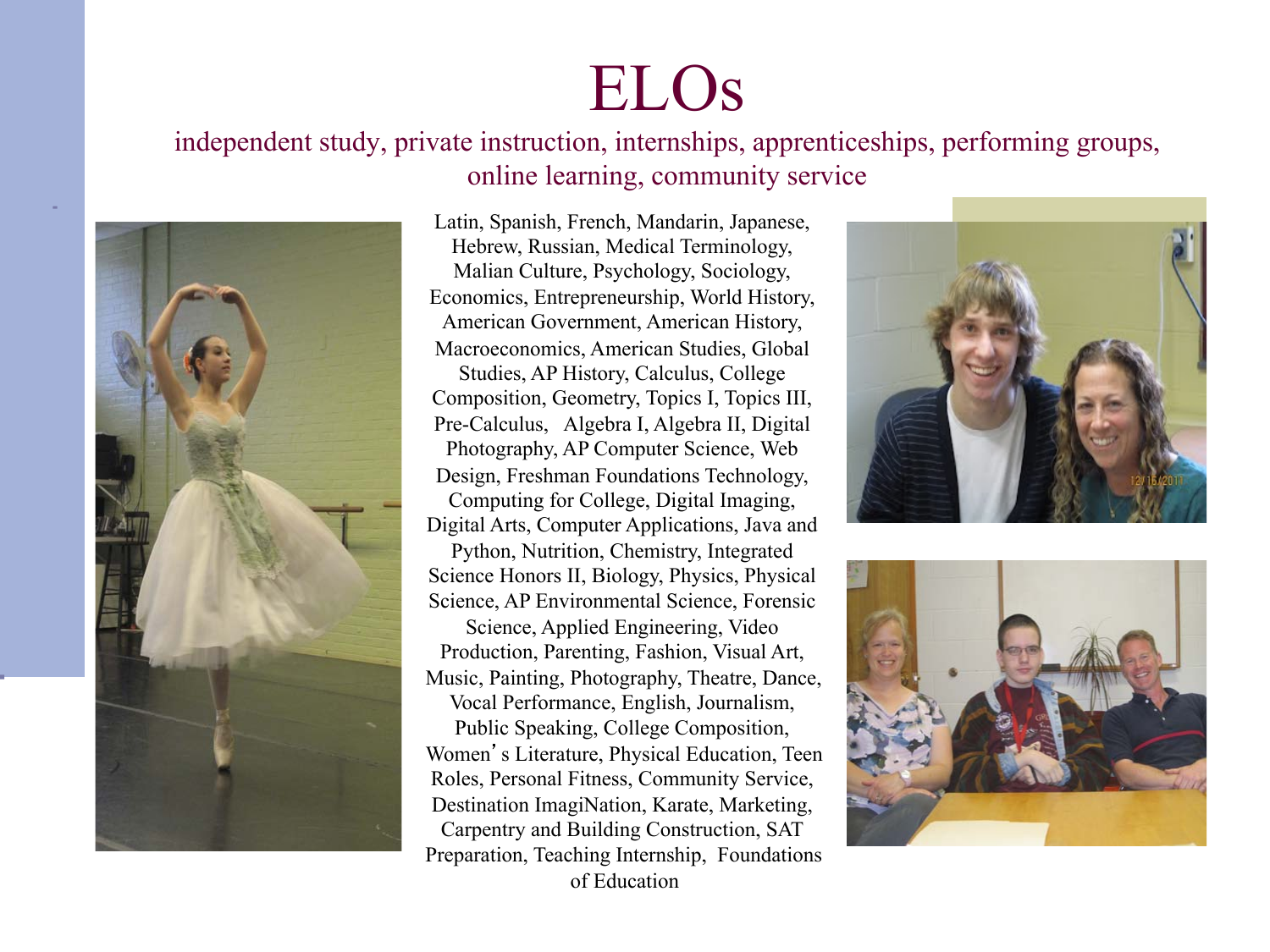#### Building an ELO Network

**The New Hampshire Digital Resources Consortium (NHDRC) Collaboration Ring – Extended Learning Opportunities** https://sites.google.com/a/nheon.org/nhdrc-collaboration-ring/ nh-elo

#### **The New Hampshire Extended Learning Organization (NHELO)**

- Our Vision: Empowering all New Hampshire studentsto make the world their classroom and earn credit for real world learning.
- Our Mission: The mission of the NHELO is to make near limitless, high quality, real world learning opportunities available to each student by harnessing community resources including businesses, non profits, and talented individuals, and to support educator development.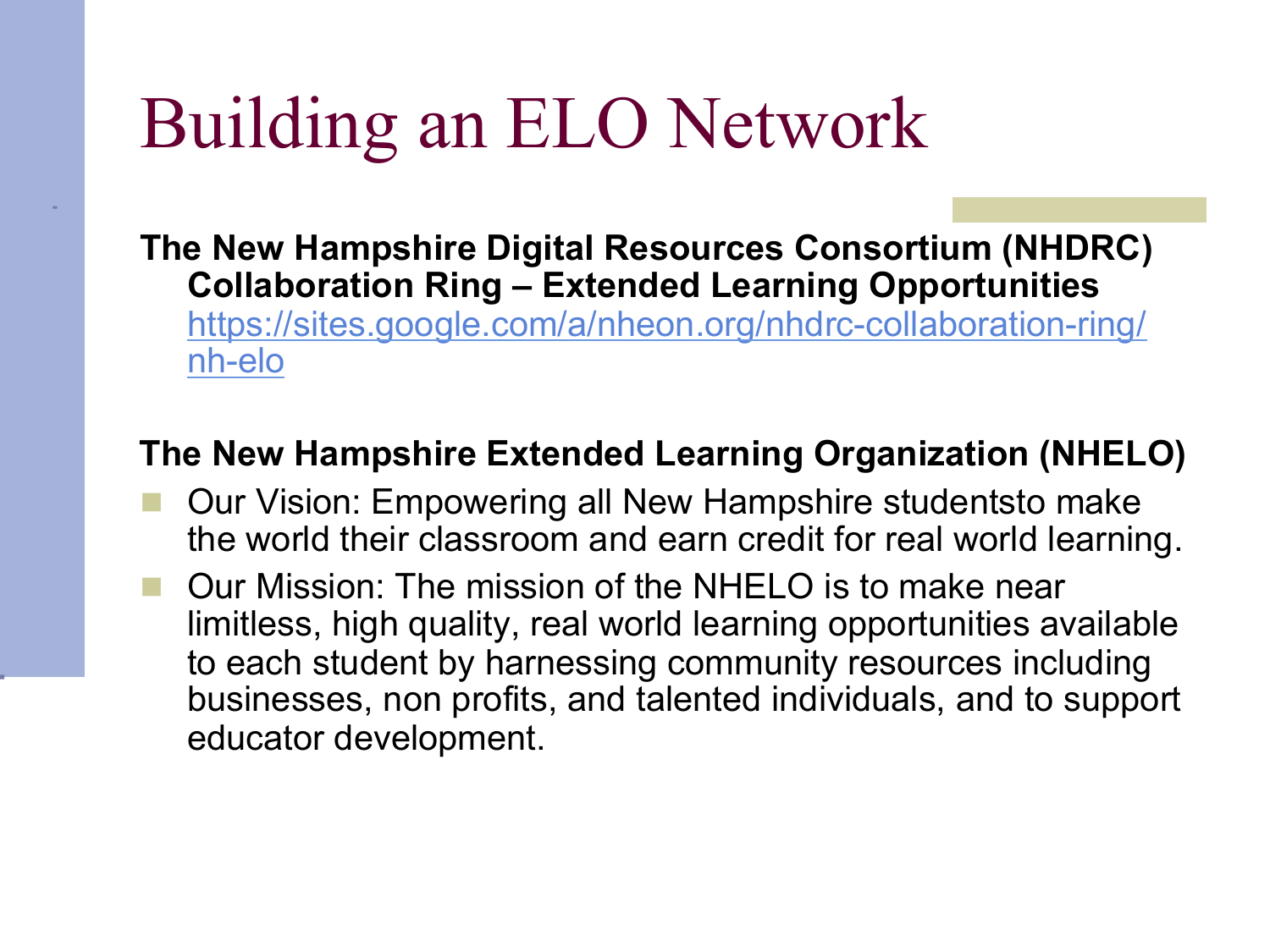#### Learning Studios – A Shift in Focus

"Learning Studios are not necessarily a place, but a process. They are not a curriculum, they are a process for reorganizing your teachers and teaching process. They are not a new teacher development, but a way to draw more effectively on the resources available."

-Tom Carol

http://www.youtube.com/watch?v=BdHlQaoa4rk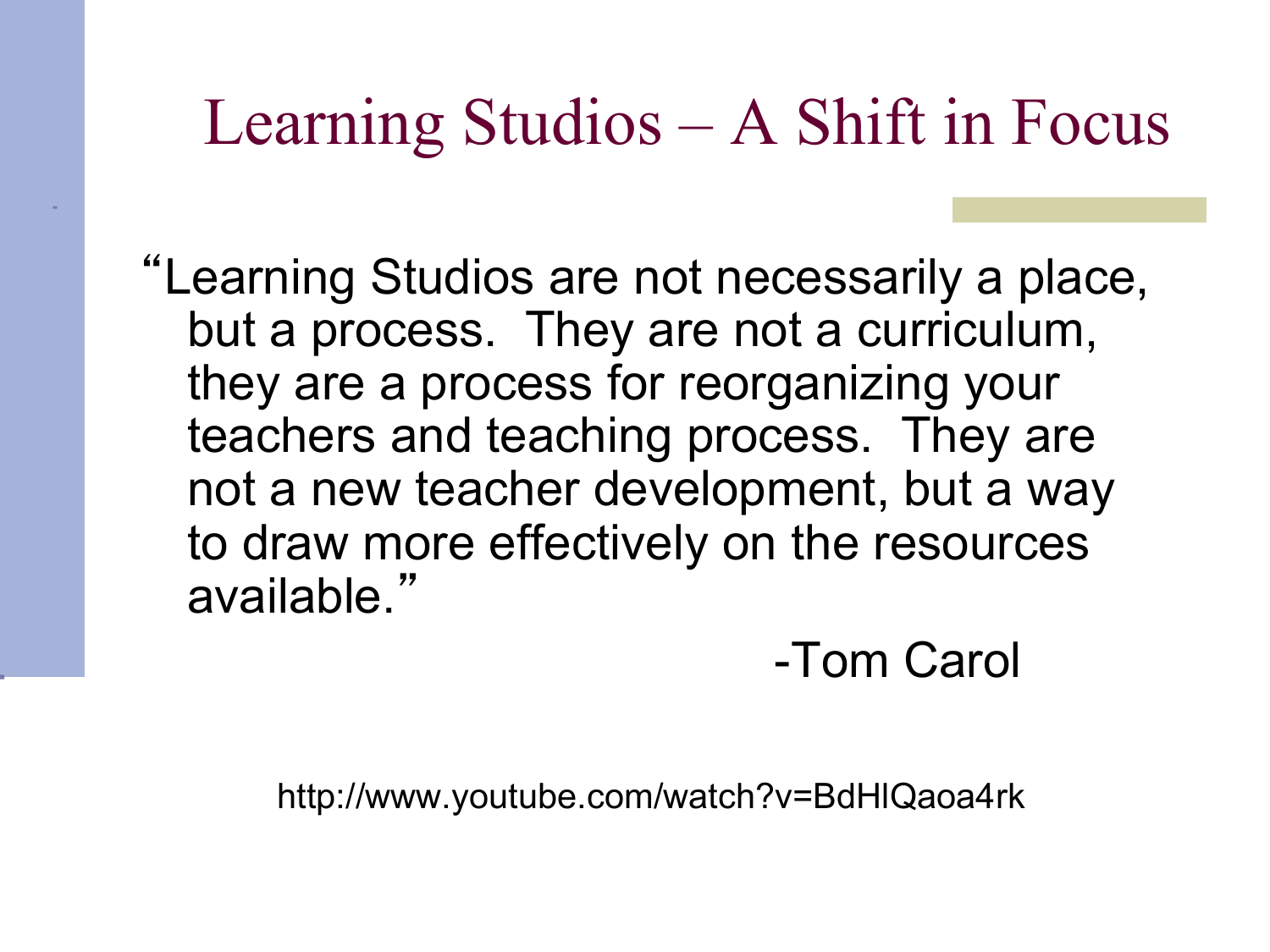#### **Learning Studios -**

- Students explore individual topics focused on a common essential question
- Multiple credit option meeting the same competencies and Common Core standards as a traditional classroom
- **n** Credit recovery option
- Running Start integration
- Emphasis on action research
- Student initiated community partnerships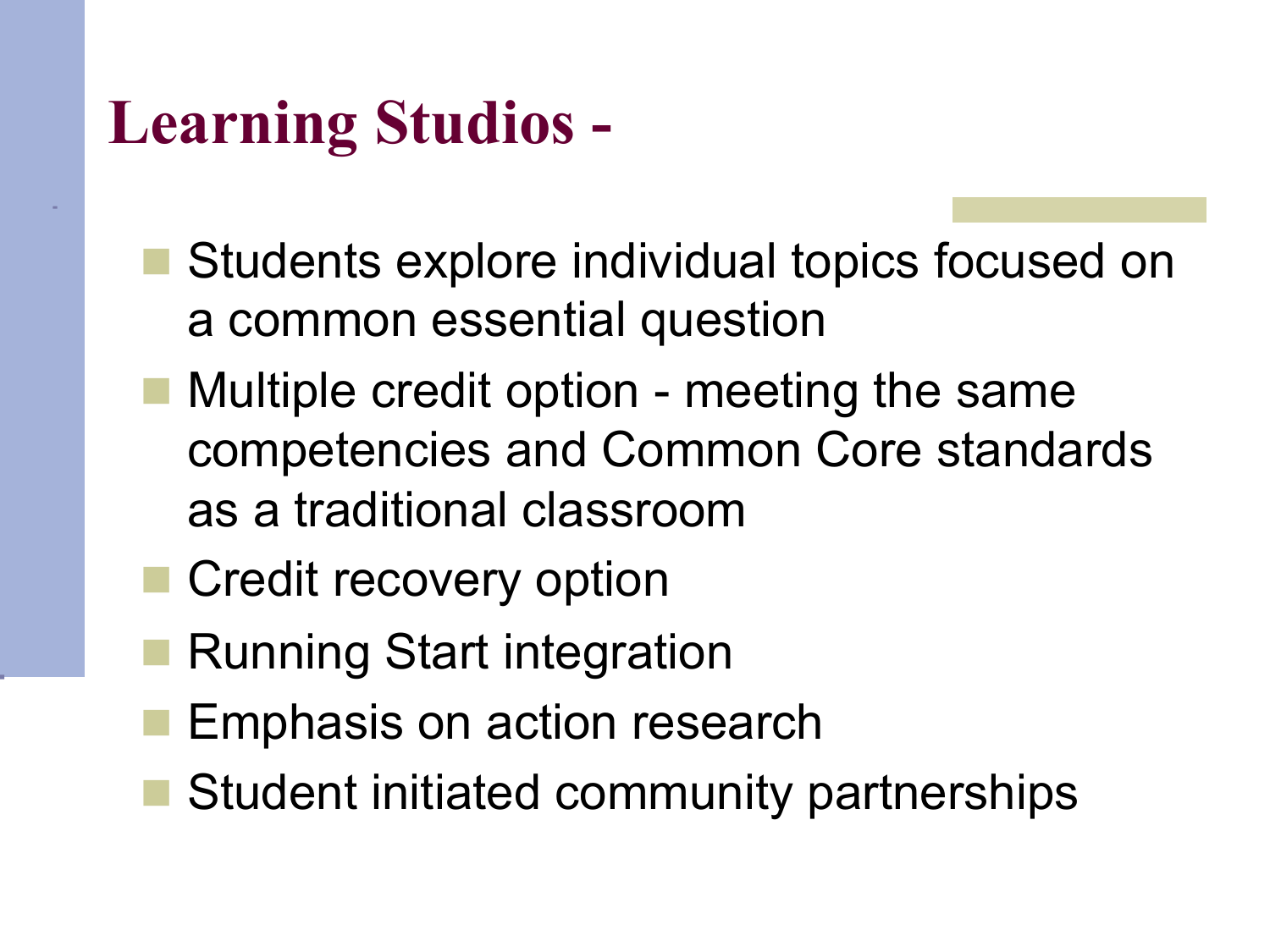#### Learning Studio Pilot - Spring 2012

- What can we do to *improve the wellness of the Lebanon High School community?*
- **Students studied wellness through four** lenses by having discussion with many different community experts:
	- Artistic
	- Social and Emotional Well-Being
	- **n** Environmental
	- **Nutrition & Fitness**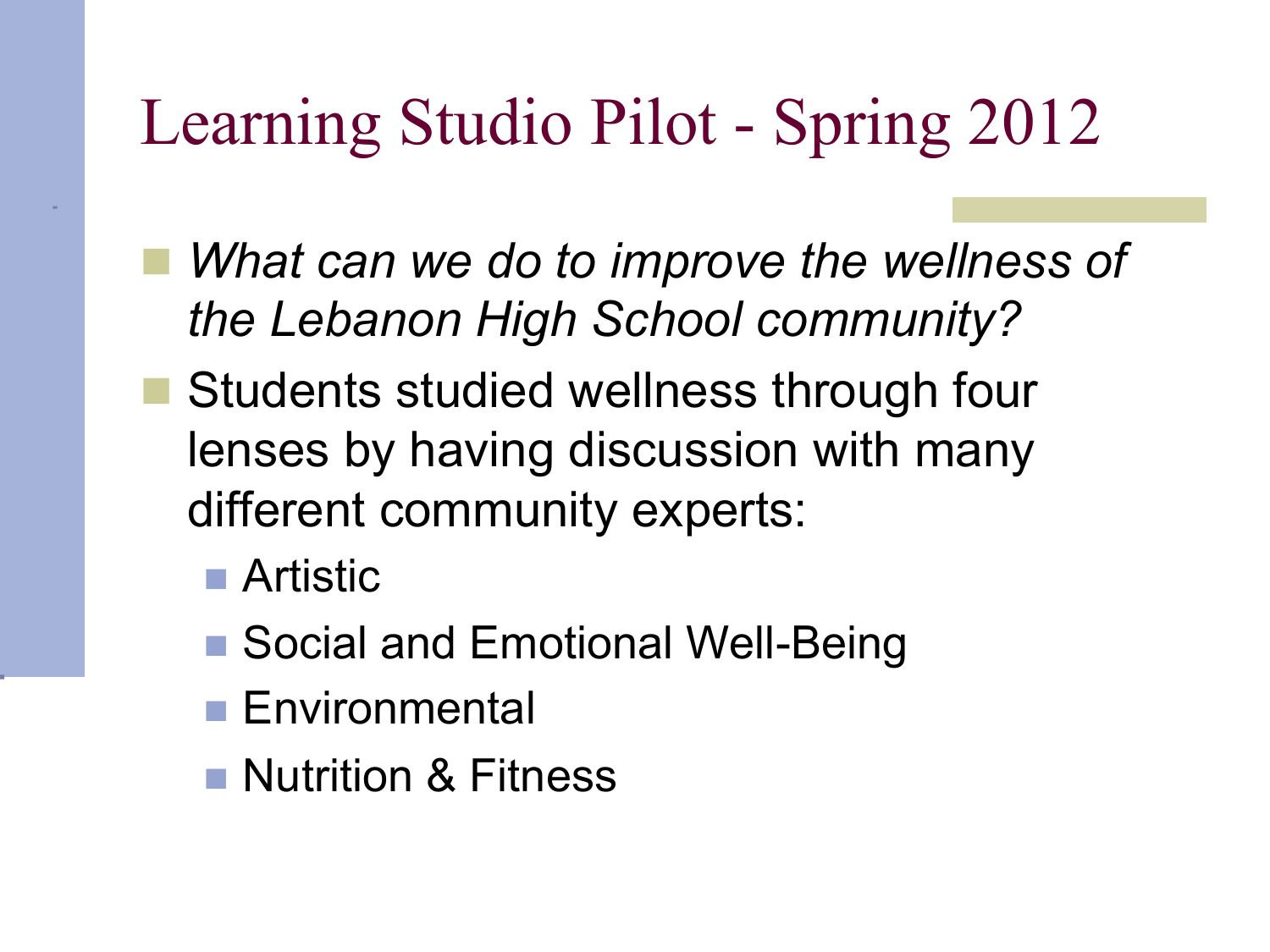#### Learning Studio Process: Public Achievement

- 1. Exploration and Discovery
- 2. Issue Development
- 3. Problem Research
- 4. Designing a Project
- 5. Implementing an Action Plan
- 6. Reflection, Communication, and Celebration

www.publicachievement.org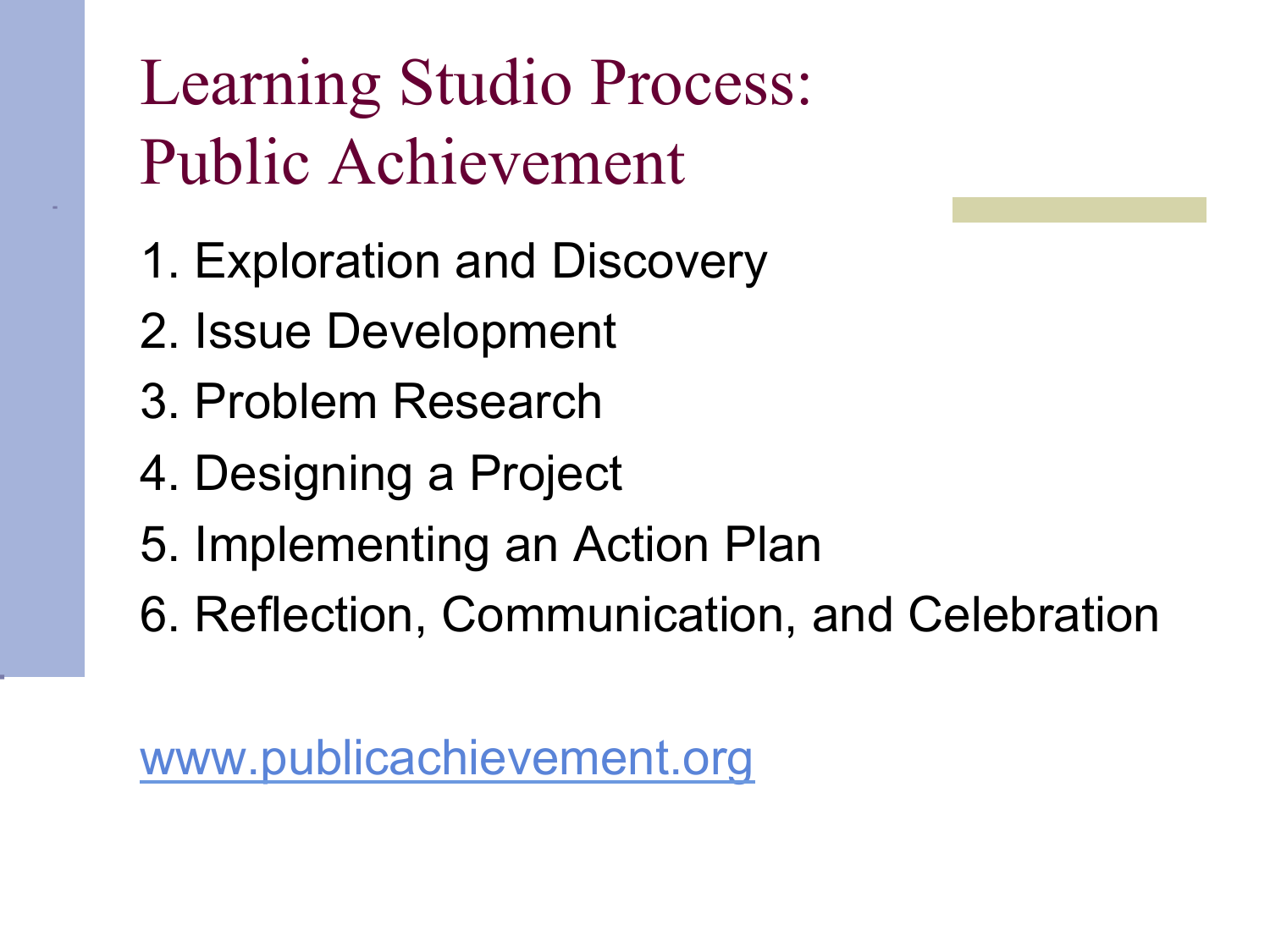#### Learning Studio Pilot: Student Focus

- Public Displays of Affection
- How Hunger Impacts Academics
- Student-Teacher Relationships
- **Bullying**
- n Issues Related to Prom
- **Obesity and Fitness** 
	- Academic Favoritism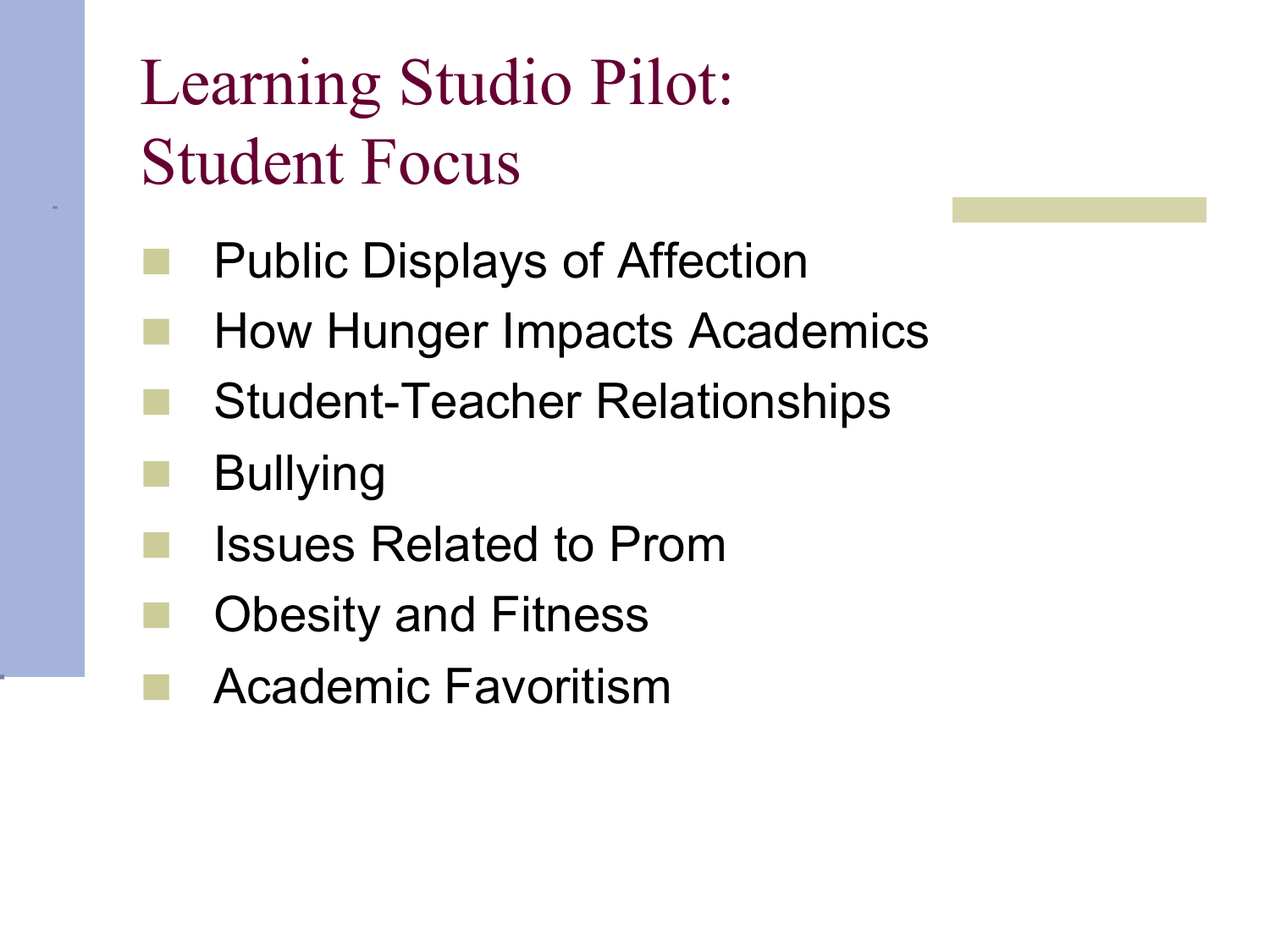Learning Studios (Course 924) 2012-2013: Focus on Community Improvement

- Student planning
- I dentify community partners
- **Research**
- Adjust as needed
- **Present plan for feedback**
- **Revisions** 
	- Final proposal and implementation if appropriate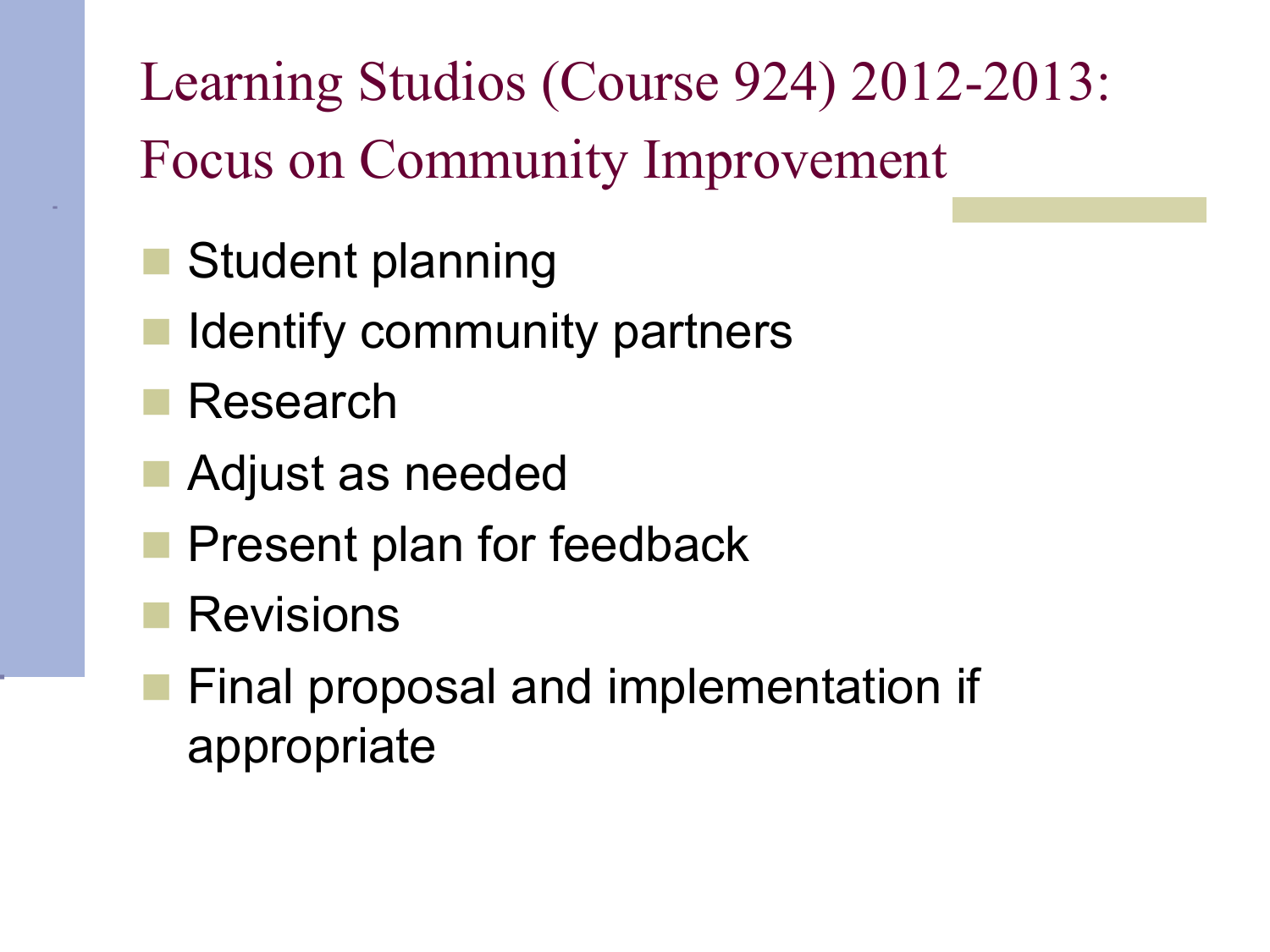# Learning Studios

#### **Logistics**

- Theme- How can I improve my community?
- Twelve students
- One period (50 min)-
- Two HQ Teachers: Jason Tetu, Social Studies Kirsha Frye-Matte, English
- Studio Support: Lisa Torres, Science

#### **2012-2013 Topics**

- High School Technology Integration
- **n** Pollution on Local Environment
- **Music and Pop Culture**
- **Bullying**
- **Farming**
- Media and Politics
- The Arts
- Legal System and Teens
- Public Perception of Teenagers
- **Career Planning**
- **Technology and History**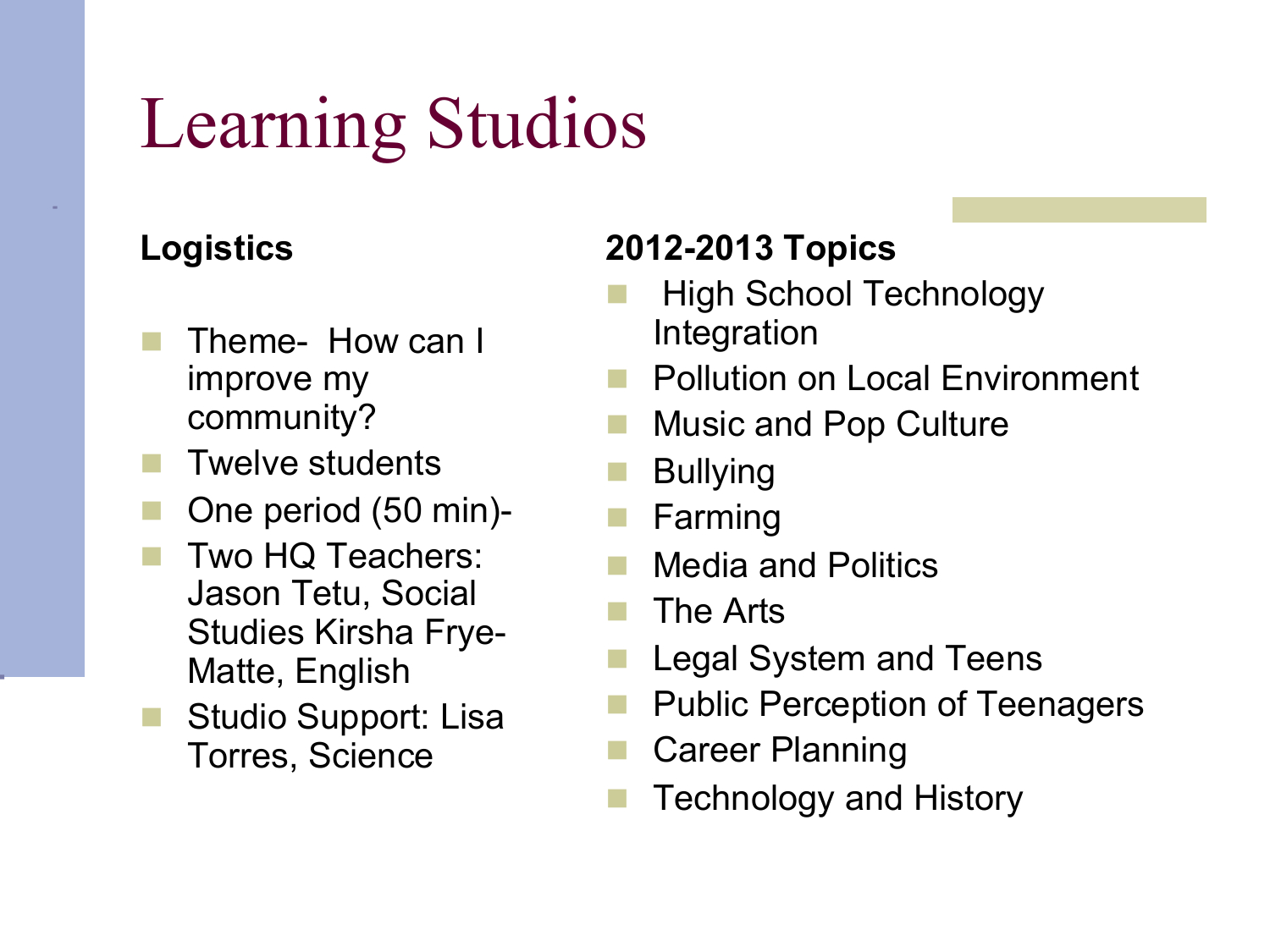# Learning Studios

#### **Challenges**

- **Innovation Building** acceptance in our school culture
- **Physical Environment**
- **Transcripts**
- **Grading**
- **Public Relations**
- Meeting the needs of students

#### **Supports**

- NH Department of Education
- n NCTAF National Commission on Teaching and America's Future
- Linked in with the ILN -Innovation Learning Network
- **Learning Studios Partner** Schools including the Academy for Science and Design, Sanborn Regional High School, and others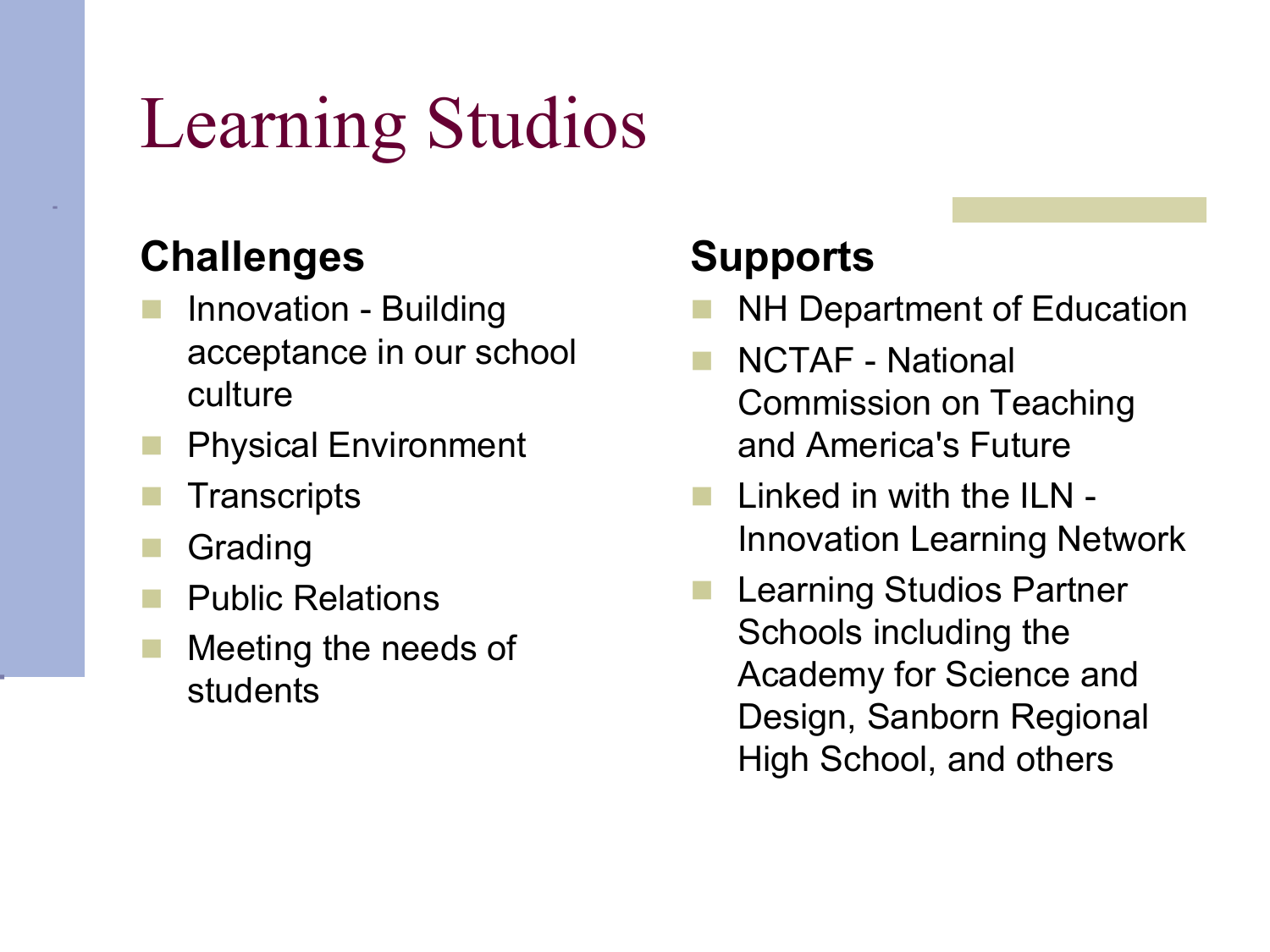#### Learning Studios Possibilities

How does land use impact the environment?

Is solar energy economical for our school?

How do humans impact the Chesapeake Bay watershed?

 $\overline{\mathbf{r}}$ 

How do humans impact the environment?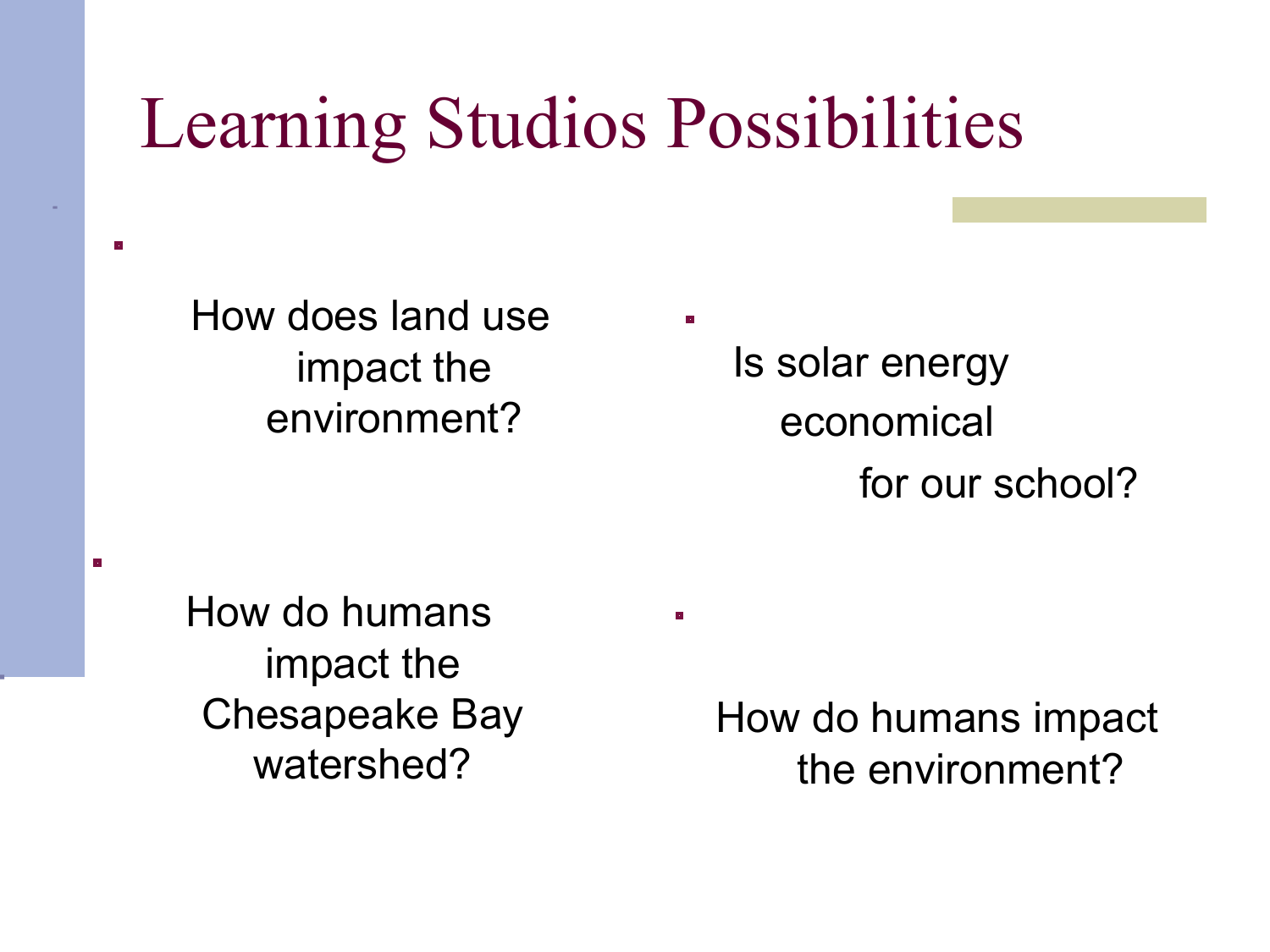#### Learning Studio Principles

Δ

Strong Leadership Support & Pressure to Improve

Z

Z

#### Shared Goals

**Collective** Responsibility, Roles & Game Plan

Time & Space to Develop Individual Talent and **Organizational Capacity** 

Self-directed Reflection & Review of Individual and **Organizational Performance** 

Λ

**Authentic** Assessment Real-time Feedback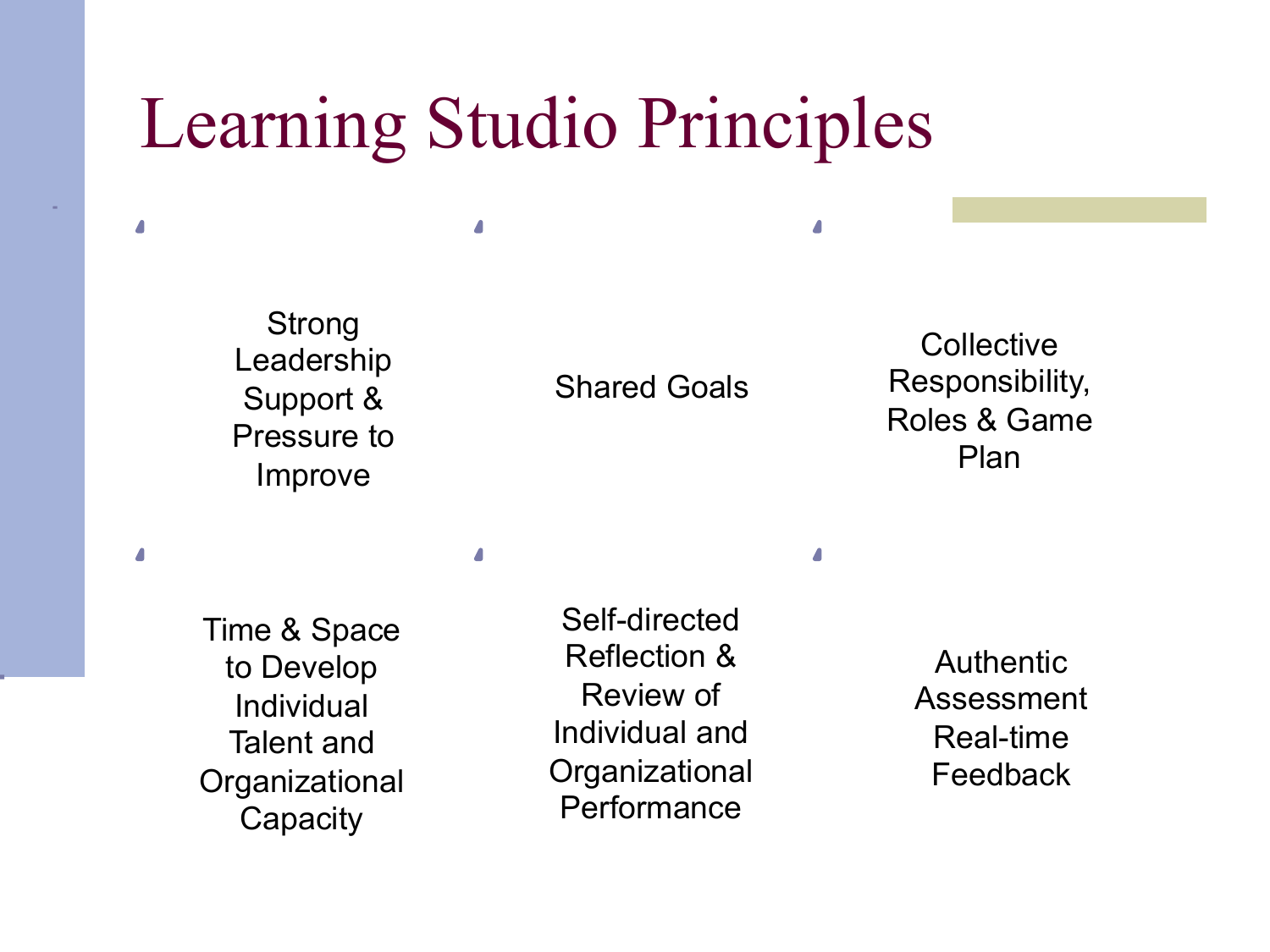#### Personalized Learning

- Deeper Student Learning: learning that matters and work that makes a difference – genuine preparation for college, careers, and citizenship
- Deeper Teaching: from good teachers to grat educators
- Deeper Community Engagement: skilled volunteers team with teachers and studetn to develop innovative solutions to complex learning challenges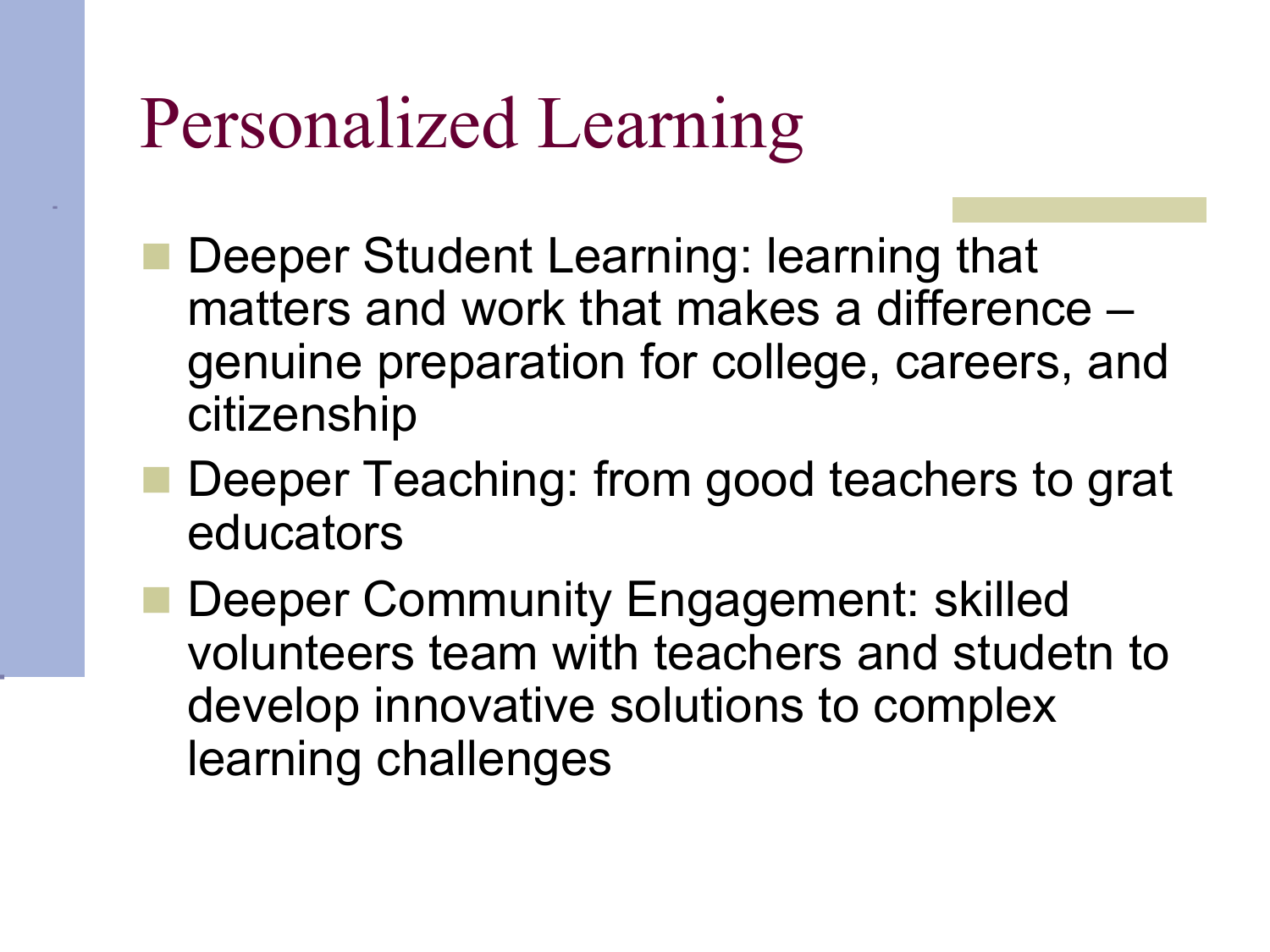

#### Learning to Know

偶

#### Learning to Do

ъ,

# Learning to Create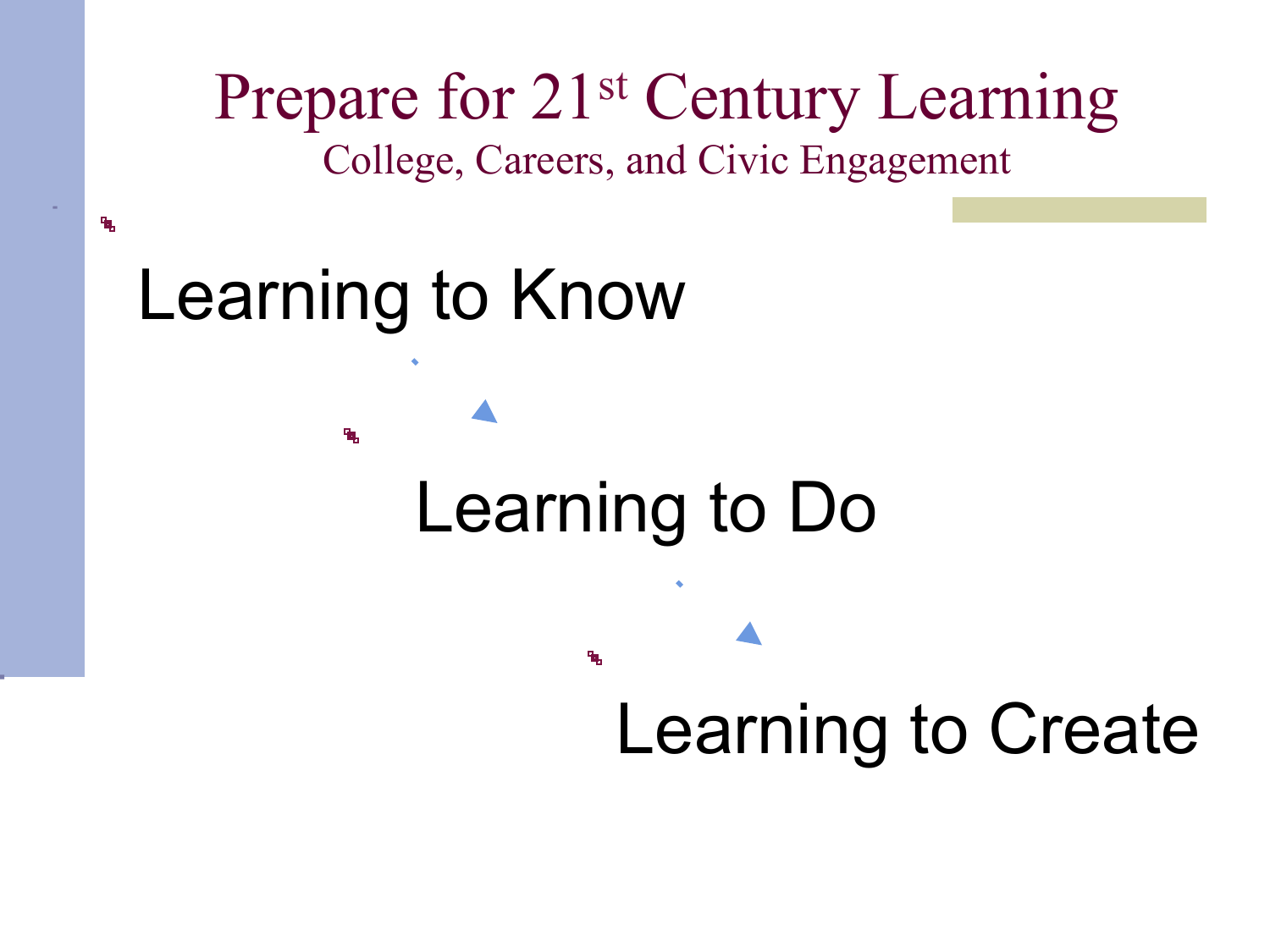#### Thank you



Nan- nparsons@sau88.net Bonnie- brobinson@sau88.net Jason- jtetu@sau88.net (603) 448-2055